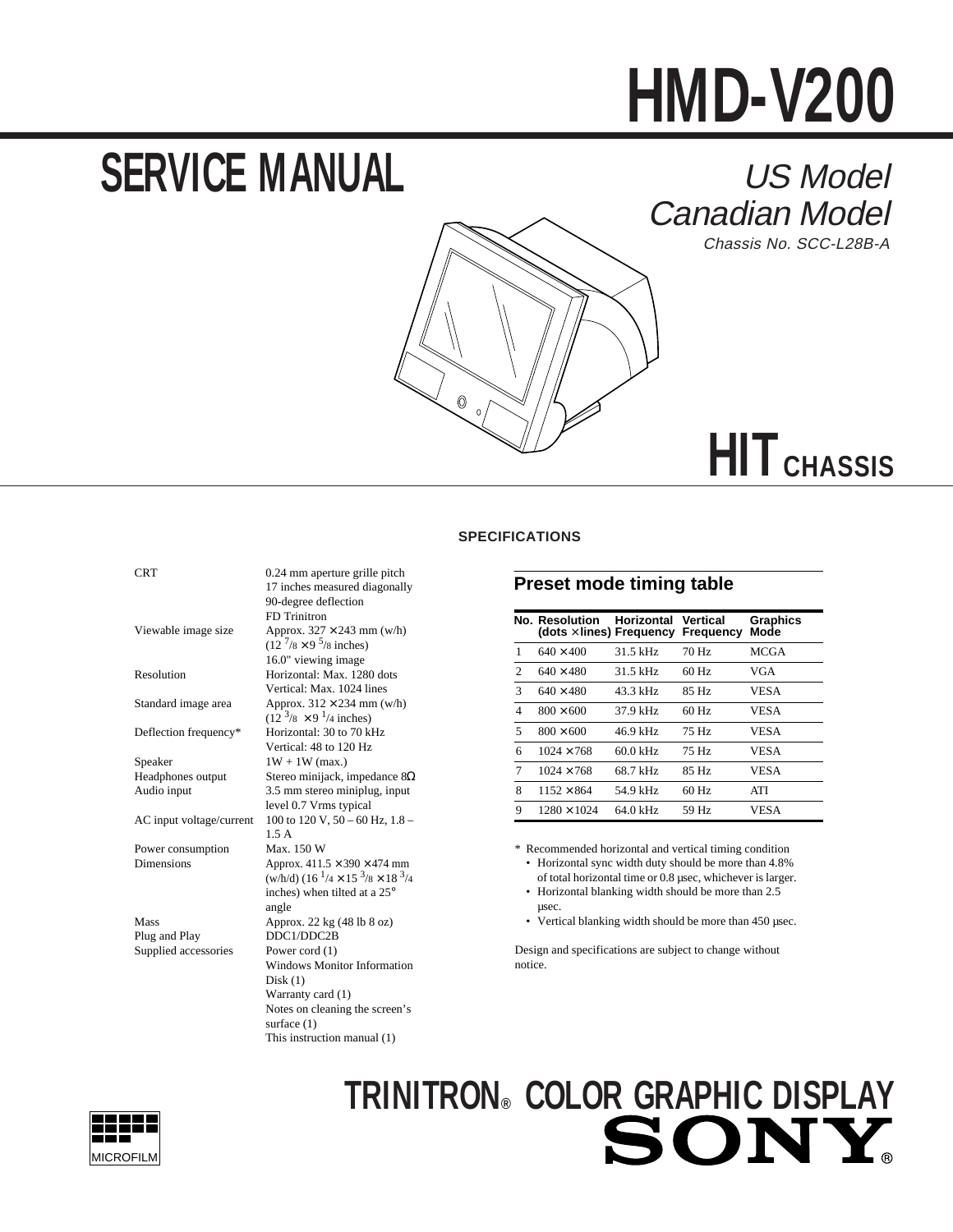$\blacksquare$   $\blacksquare$   $\blacksquare$   $\blacksquare$   $\blacksquare$   $\blacksquare$   $\blacksquare$   $\blacksquare$   $\blacksquare$   $\blacksquare$   $\blacksquare$   $\blacksquare$   $\blacksquare$   $\blacksquare$   $\blacksquare$   $\blacksquare$   $\blacksquare$   $\blacksquare$   $\blacksquare$   $\blacksquare$   $\blacksquare$   $\blacksquare$   $\blacksquare$   $\blacksquare$   $\blacksquare$   $\blacksquare$   $\blacksquare$   $\blacksquare$   $\blacksquare$   $\blacksquare$   $\blacksquare$   $\blacks$  $\mathsf{A}$   $\vdash$   $\circledcirc$  board  $\Rightarrow$ **Schematic diagram**

• Divided circuit diagram One sheet of A board circuit diagram is divided into two sheets, each having the code A-@ to A- $\overline{0}$ . For example, the destination  $\widehat{ab1}$  on the A-@ sheet is connected to  $\widehat{ab1}$  on the

L Ref. No.



Circuit diagram division code

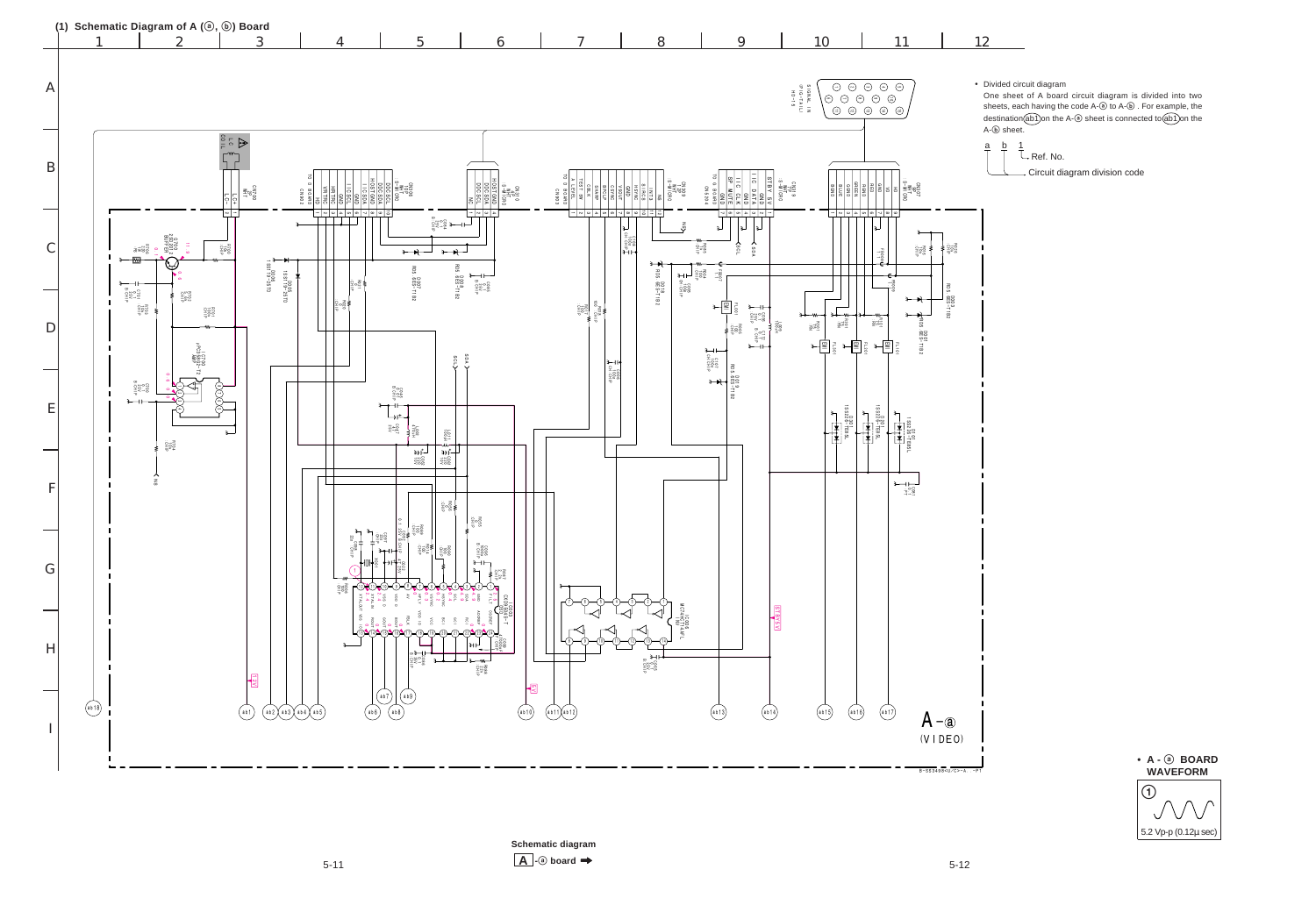One sheet of A board circuit diagram is divided into two sheets, each having the code A-@ to A-® . For example, the destination(ab1)on the A-@ sheet is connected to(ab1)on the A- $\circledcirc$  sheet.



 $\frac{a}{b}$  $\frac{1}{L}$  Ref. No. Circuit diagram division code

• Divided circuit diagram

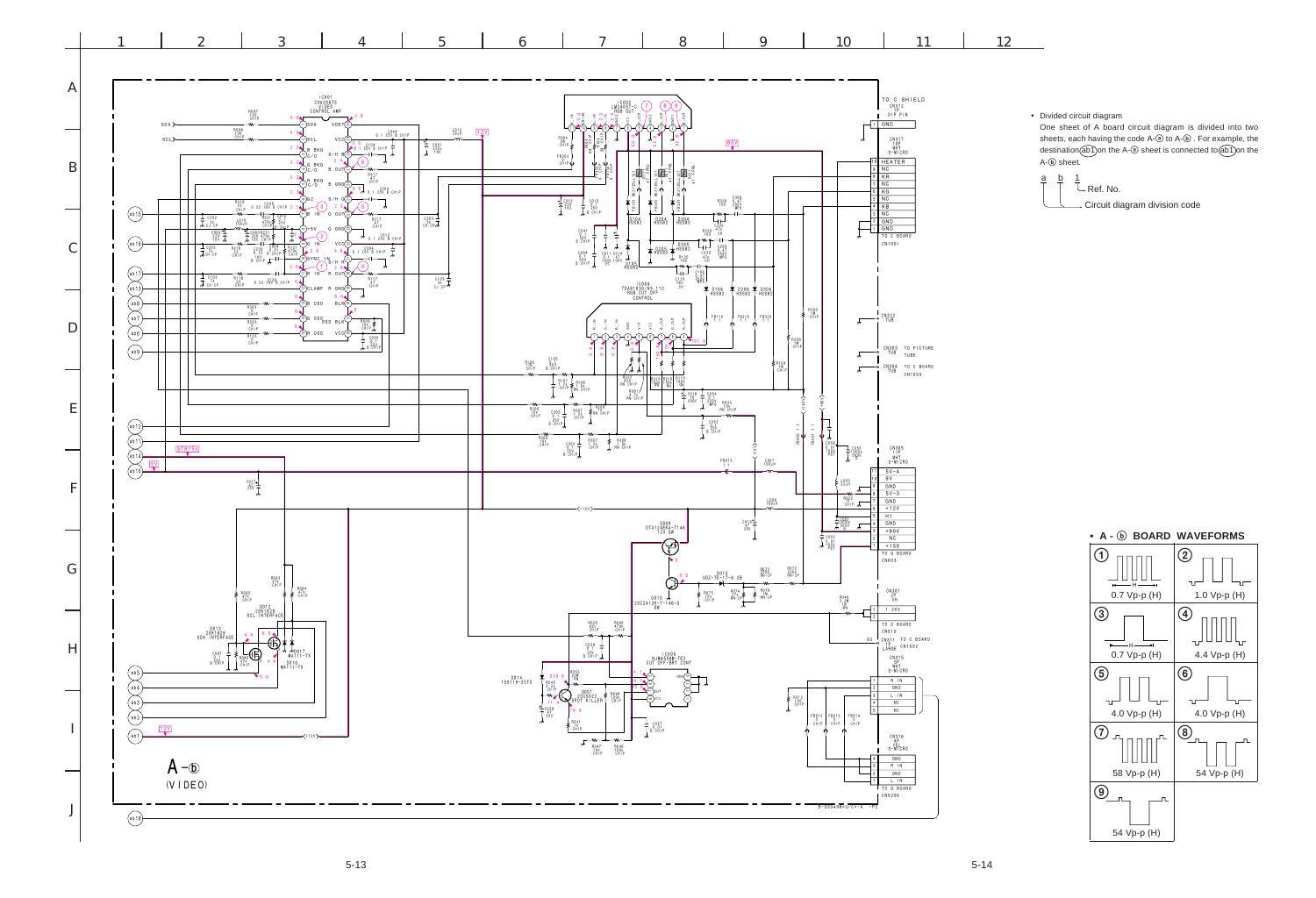J

$$
\begin{array}{c|c} 13 & 14 \end{array}
$$



One sheet of D board circuit diagram is divided into two sheets, each having the code D-③ to D-⑤ . For example, the destination(ab1)on the D-@ sheet is connected to(ab1)on the D- $\textcircled{\scriptsize{b}}$  sheet.

 $\frac{a}{r}$   $\frac{b}{r}$  $\overline{\mathcal{L}}$  Ref. No. Circuit diagram division code





• Divided circuit diagram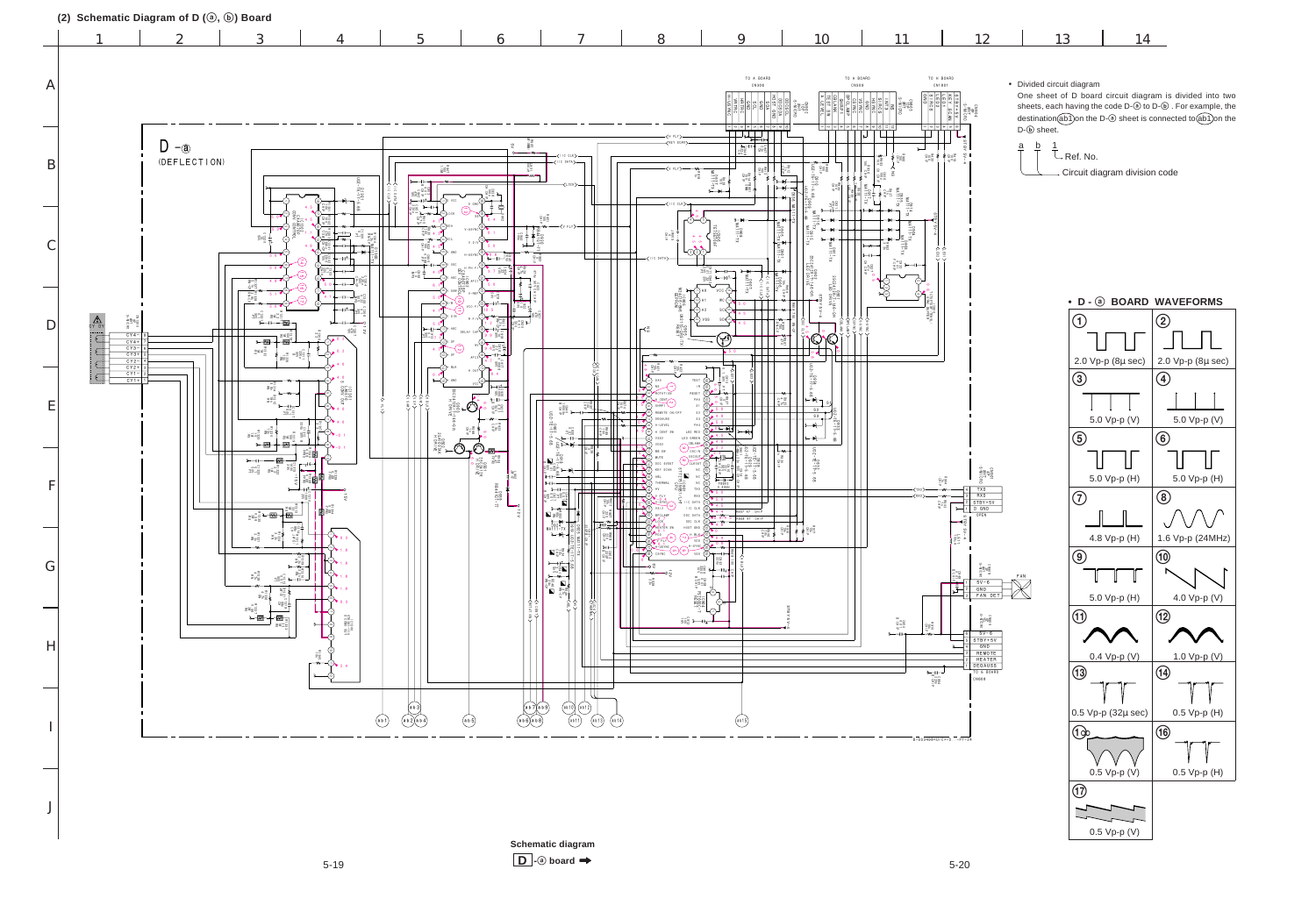



• Divided circuit diagram One sheet of D board circuit diagram is divided into two sheets, each having the code D-@ to D-® . For example, the destination(ab1)on the D-@ sheet is connected to(ab1)on the D-b sheet.

Circuit diagram division code

 $\frac{1}{L}$  Ref. No.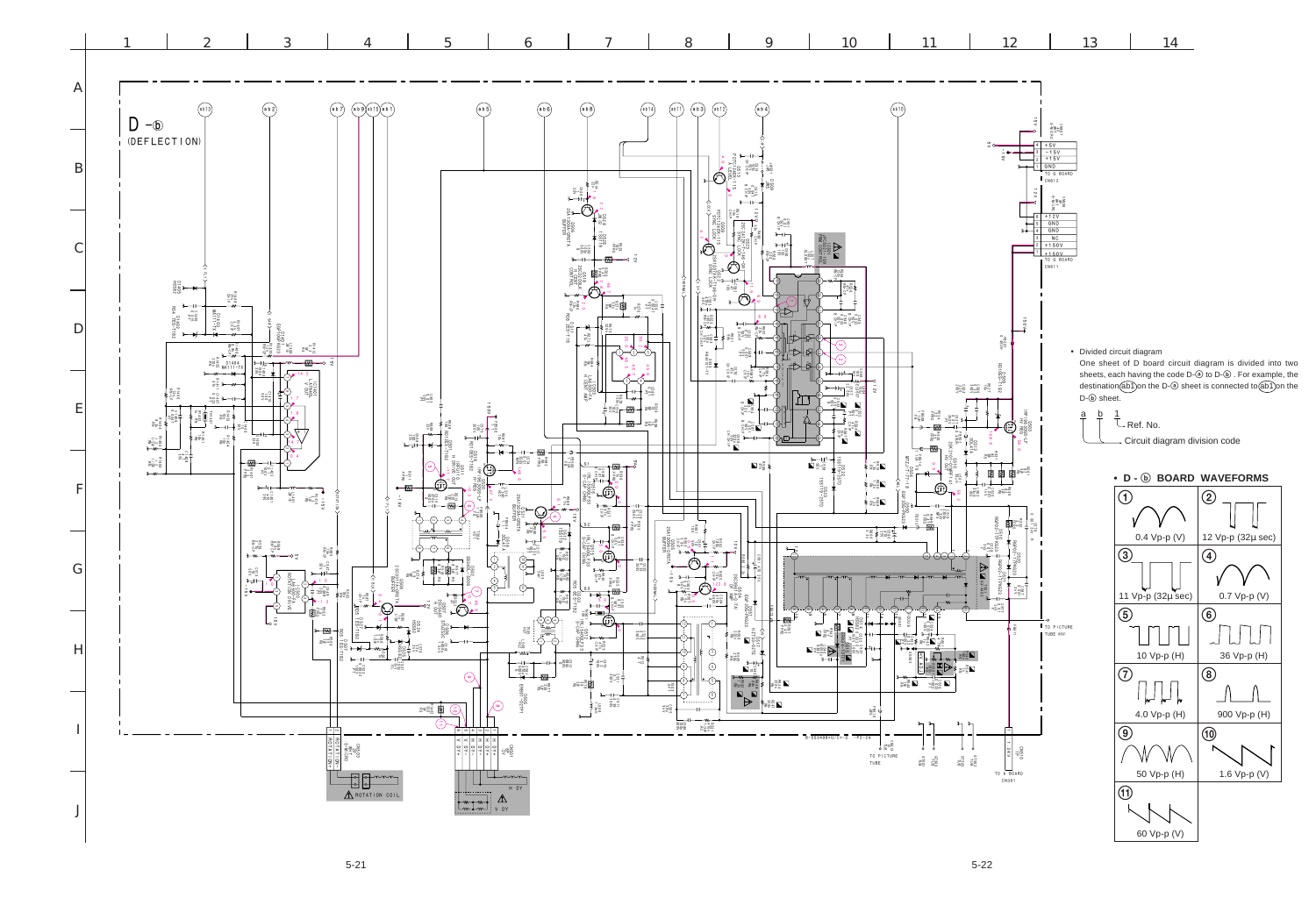$\mathbf{C} \parallel \mathbf{H} \parallel \mathbf{J} \parallel \mathbf{M}$  boards  $\rightarrow$  5-24 **Schematic diagrams**





 $\leftarrow$   $\boxed{\phantom{0}}$   $\rightarrow$   $\boxed{\phantom{0}}$  board

F

G

H

I

- 1

J

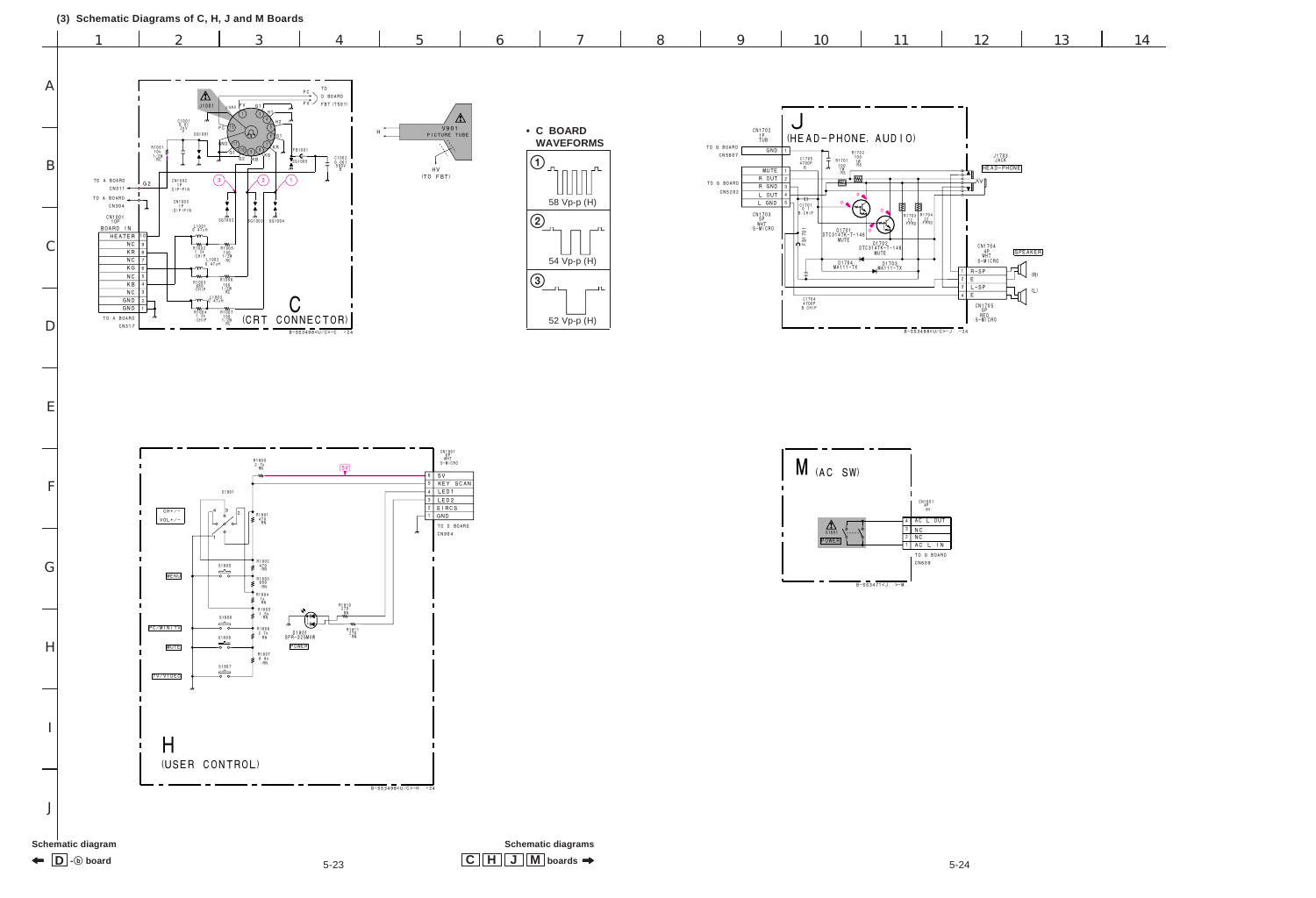

One sheet of G board circuit diagram is divided into two sheets, each having the code G-@ to G- $\textcircled{\tiny 0}$  . For example, the  $\det(\mathsf{a} \in \mathsf{a})$  on the G- $\circledcirc$  sheet is connected to  $\det(\mathsf{a} \in \mathsf{a})$  the G- $\overline{6}$  sheet.

• Divided circuit diagram



 $\overline{\mathbf{S}}$ -27  $\overline{\mathbf{S}}$  5-28 **Schematic diagram**  $\boxed{G}$  -a board  $\rightarrow$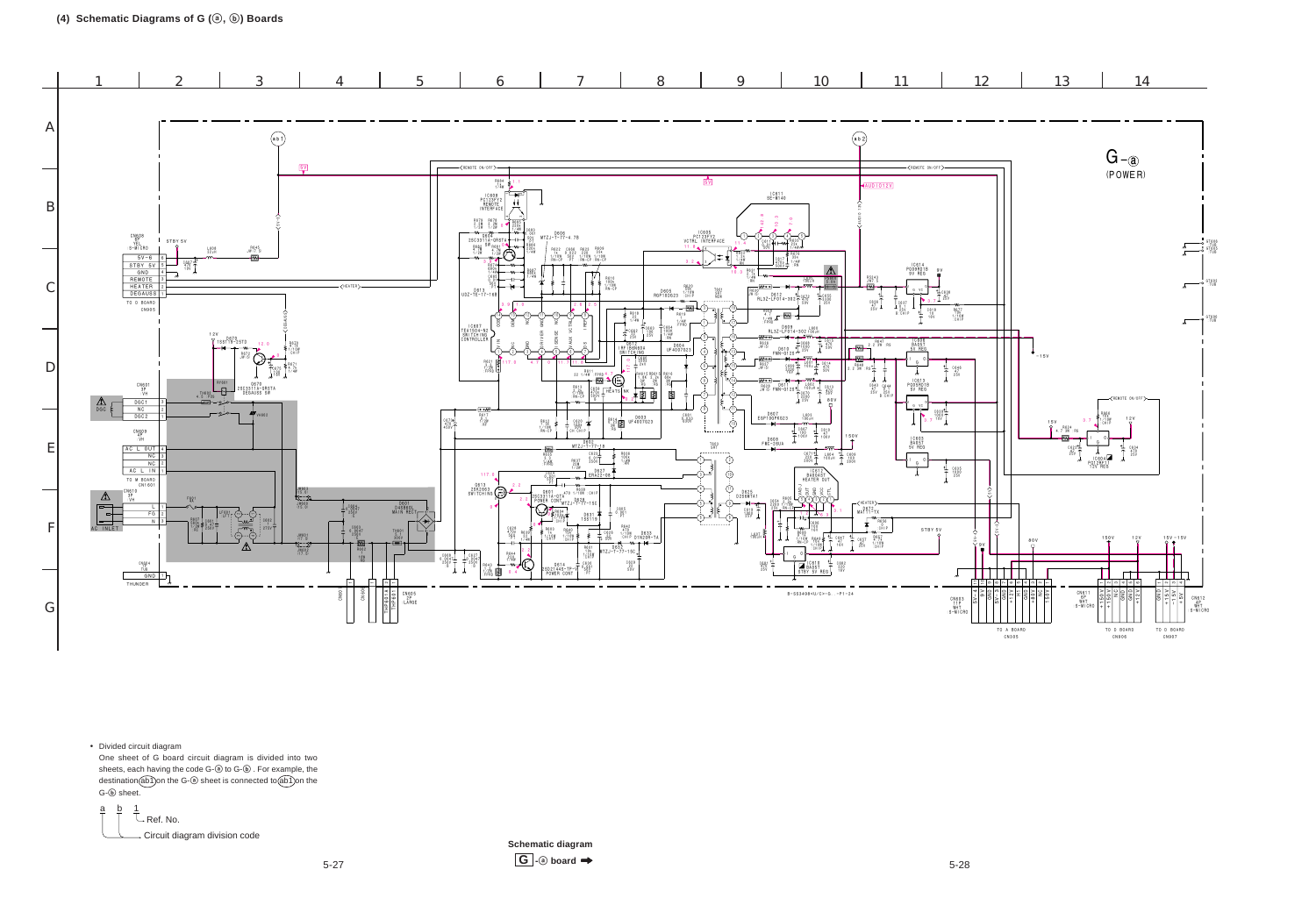

|                                                        |                                                                                                                                                                                     | · Divided circuit diagram<br>G- $\circledb$ sheet.<br>b<br><u>а</u> | One sheet of G board circuit diagram is divided into two<br>sheets, each having the code G-@ to G-®. For example, the<br>destination(ab1)on the G-@ sheet is connected to(ab1)on the<br>1 |                               |  |
|--------------------------------------------------------|-------------------------------------------------------------------------------------------------------------------------------------------------------------------------------------|---------------------------------------------------------------------|-------------------------------------------------------------------------------------------------------------------------------------------------------------------------------------------|-------------------------------|--|
|                                                        |                                                                                                                                                                                     |                                                                     | - Ref. No.                                                                                                                                                                                | Circuit diagram division code |  |
| 1<br>$\ddagger$                                        | $\begin{array}{r} \texttt{CN5605} \\ \texttt{1P} \\ \texttt{:TUB} \end{array}$<br>GND<br>GND<br>$\begin{array}{c} \texttt{CN} \, 5606 \\ \texttt{1P} \\ \texttt{: TUB} \end{array}$ |                                                                     |                                                                                                                                                                                           |                               |  |
| $\ddagger$<br>$\overline{\mathbf{c}}$<br>$\frac{3}{4}$ | CN5202<br>5P<br>:S-MICRO<br>MUTE<br>R OUT<br>R GND<br>L OUT<br>L GND<br>TO J BOARD<br>CN1703                                                                                        |                                                                     |                                                                                                                                                                                           |                               |  |
| X<br>$\overline{1}$<br>$\mathbf{I}$                    | ı<br>ı<br>$\frac{C N 5607}{10}$<br>: TUB<br>GND<br>TO J BOARD<br>CN1702                                                                                                             |                                                                     |                                                                                                                                                                                           |                               |  |
| $\overline{24}$                                        | 1<br>J                                                                                                                                                                              |                                                                     |                                                                                                                                                                                           |                               |  |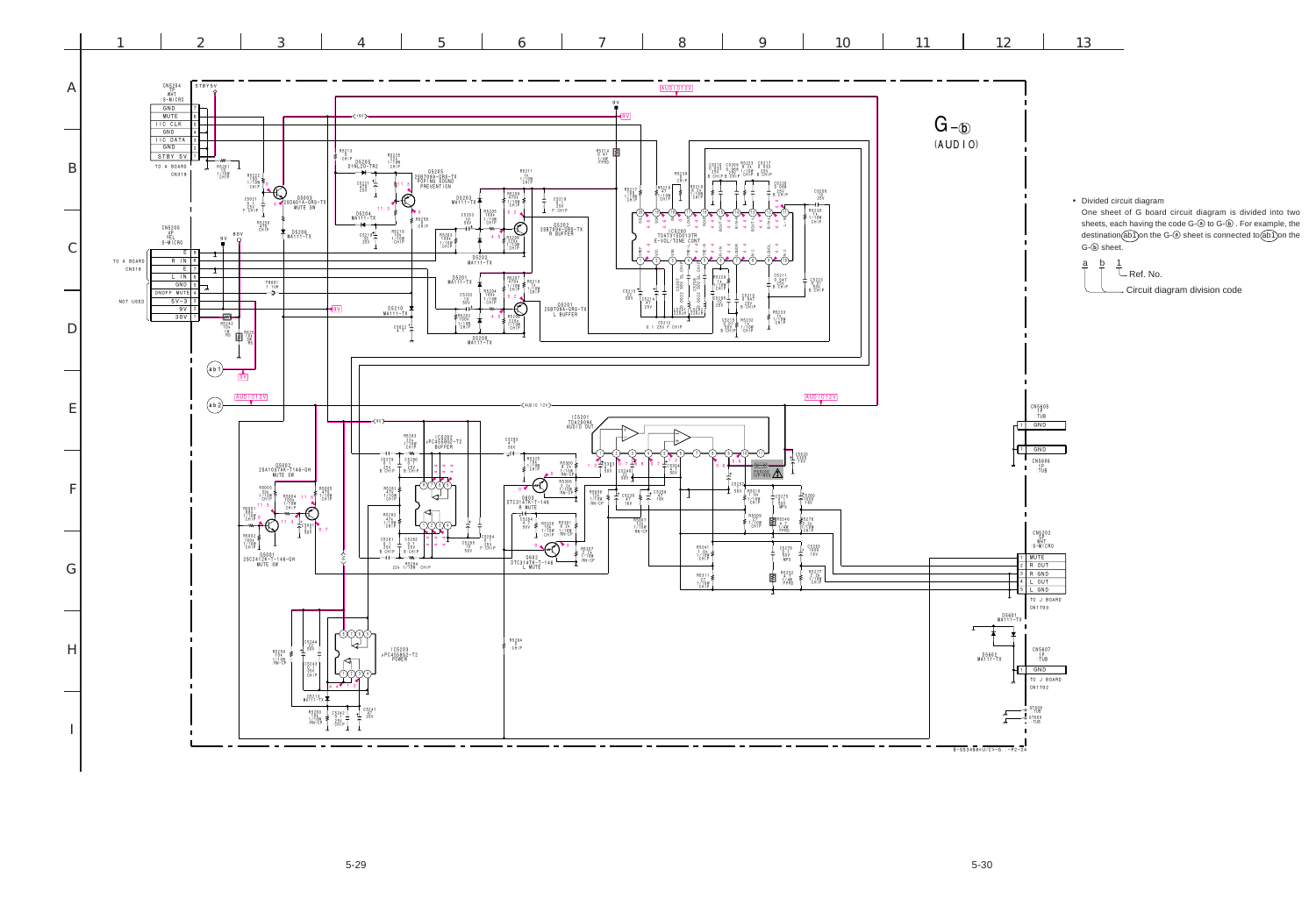## **5-5. SEMICONDUCTORS**





5 1









**CXA2067S CXA8071BP**







### **CXD9504S**





**LA7840L**

**LM2405T**

1

n

<sup>5</sup> <sup>6</sup> <sup>7</sup>  $\frac{1}{2}$   $\frac{1}{3}$   $\frac{1}{4}$ 

**MC74HCT14AFL**

TOP VIEW

TOP VIEW

Ű

8 pin DIP

14 pin SOP

**M24C16-BN6**

n

**PQ05RD1B PQ09RD1B**

1

2 3

4

11



**PST600C-T**

 $1234$ 

**PQ12RF11**

**STK391-110**



```
ST72751N9B1/LHT
```


**TC7SET08F**





**TDA2009A**







#### **TDA7315D013TR**



**TEA1504-N2**



**UPC5021-109**

n Ű TOP VIEW 24 pin DIP

**UPC574J**



**DTA114TK DTA124EKA-T146 DTC144EKA-T146 DTC314TKH04 DTC314TK-T-146 PDTC124EK-115 UN2115-QRS 2SA1037AK-T146-R 2SA1037K-T-146-QR 2SA1162G 2SB709A-QRS-TX 2SC1623-L5L6 2SC2412K-T-146-Q 2SC2412K-T-146-QR 2SD601A-Q 2SD601A-QRS-TX**



**IRFI9630GS IRFI9630GS-LF**



**IRFU110 IRFU110A**



**IRLI530GLF33**